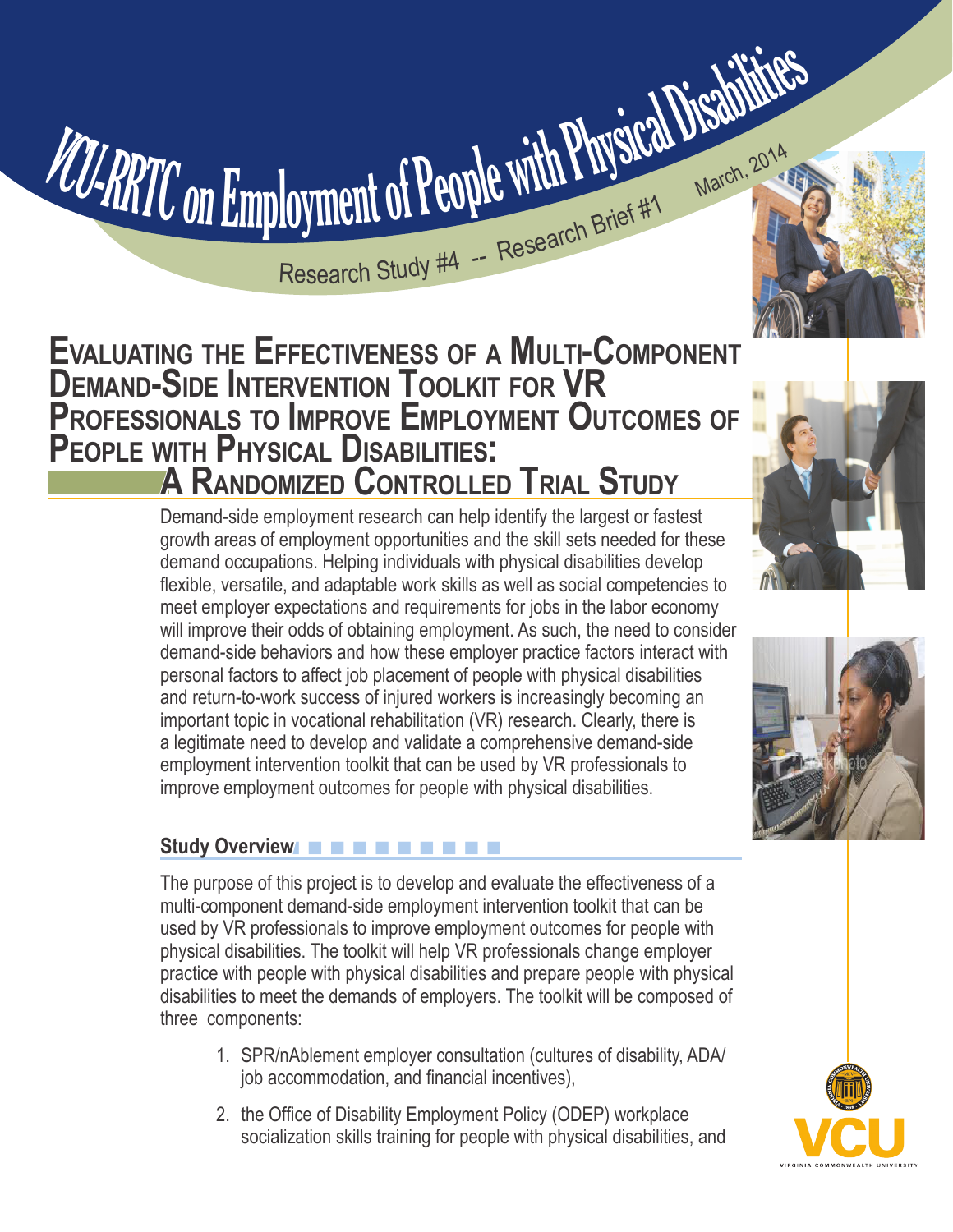3. the National Institute on Disability and Rehabilitation Research Small Business Innovation Research (NIDRR SBIR) impression management job interview training for people with physical disabilities. We will conduct a series of ran-domized controlled trials (RCTs) to evaluate the efficacy of each component of the toolkit as well as the efficacy of the entire toolkit.

This study will consist of three randomized clinical trials that will develop and validate the components of a demand-side intervention toolkit, which will then lead to pilot- testing of the full toolkit by VR Counselors. In this study, "employer" is used as a broad term for human resources (HR) professionals, HR managers, and project managers with hiring authority. The following research questions will guide this study:

- 1. What is the effect of SPR/nAblement employer consultation (cultures of disability, ADA/job accommodation, and financial incentives) training on employers' attitudes toward hiring and retaining people with disabilities?
- 2. What is the effect of ODEP workplace socialization skills training on empathic self-efficacy and social self-efficacy of people with physical disabilities?
- 3. What is the effect of NIDRR SBIR impression management job interview skills training on job interview outcomes of people with physical disabilities?
- 4. What would be the usefulness and acceptability of a demand-side toolkit incorporating these three components for VR Counselors and consumers?



## n n n n n n n  **PHASE ONE: Systematic Scoping Review on Diversity Training and Demand-Side Employment**

During Phase One, a systematic review of the literature will be conducted on diversity training and demand-side employment. In addition, interviews will be completed with employers who have hired people with physical disabilities referred by nAblement as well as nAblement alums who are gainfully employed. Interviews will also be conducted with senior management of the SPR companies and nAblement staff to study business strategies used by SPR and nAblement to connect with employers in the business community to promote employment opportunities for people with physical disabilities. The information gleaned from our comprehensive literature review and interviews will be used to refine thedemand-side employment intervention toolkit.

## n n n n n n n n n n n n n n n n n n **PHASE TWO: Randomized Controlled Trial of SPR/nAblement Employer Consultation, Social Skills Training, and Impression Management**

During Phase Two, a RCT will be designed to evaluate the SPR/nAblement employer consultation component (cultures of disability, ADA/job accommodation, and financial incentives) of the toolkit as the foundations and validate this component with a sample of employers. Consenting employers will be randomly assigned to treatment and control groups. Both intervention and control group members will be pre-tested with the

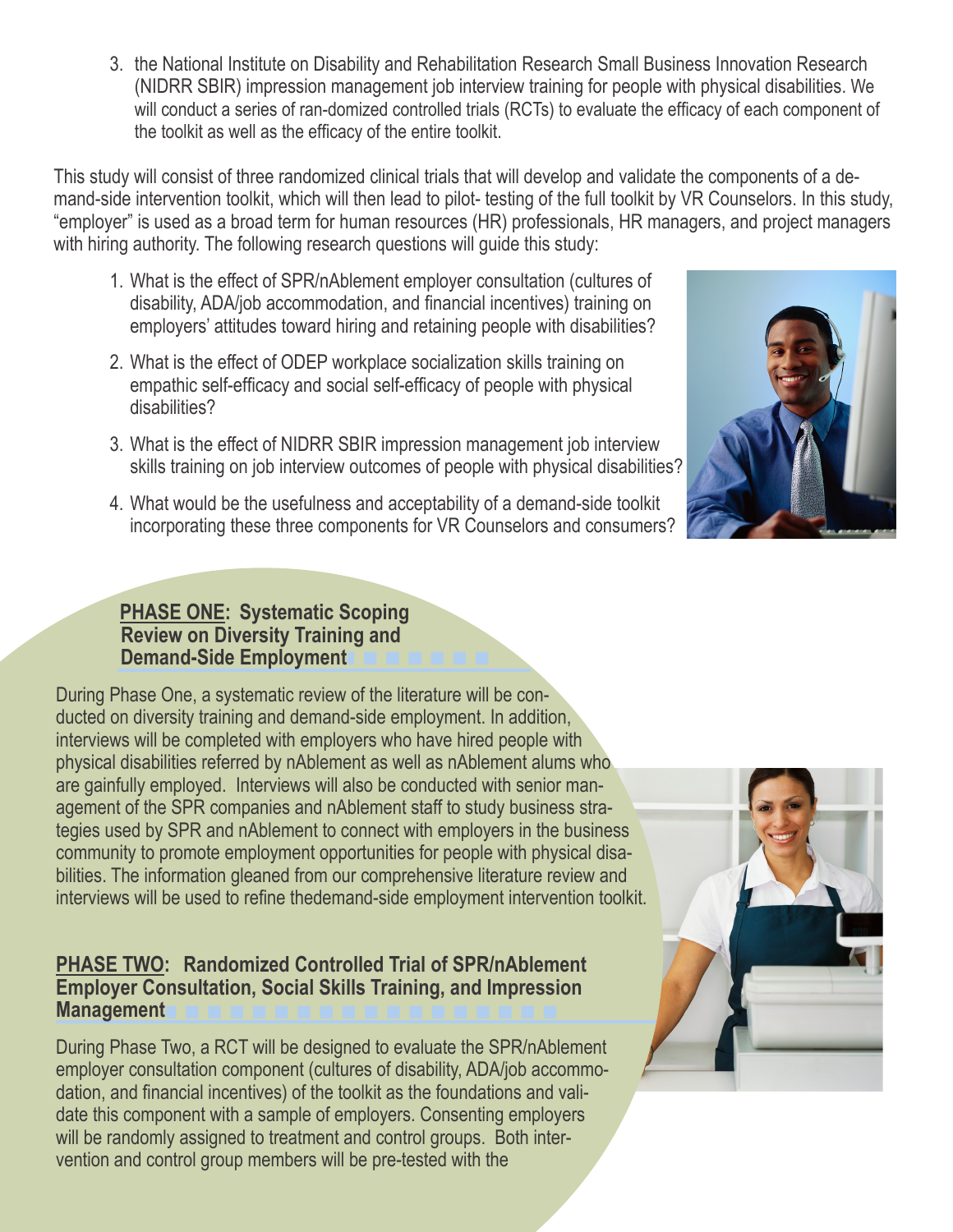SPR/nAblement Employer Survey. Control group members will be wait-listed for future receipt of the training. Pre and post scores on the survey will be compared.

In addition, a RCT will be used to validate ODEP's "Skills to Pay the Bills" curriculum as the foundation of the toolkit and validate this soft skills training component for use with people with physical disabilities. Participants will be randomly assigned to intervention and control groups. Again, control group members will be waitlisted for future training. Pre and post scores of the Perceived Empathic Self-Efficacy (PESE) and Perceived Social Self-Efficacy (PSSE) will be compared.

Finally, Phase Two will include an RCT to evaluate an impression management job interview training component of the toolkit for use with people with physical disabilities. Participants will be randomly assigned to intervention and control groups. Mock interviews will be scheduled with employer volunteers, with both intervention and control groups interviewing for a specific position and job description. Following the intervention, a second mock interview will be scheduled with each participant having the same interviewer and position description as with the initial interview. The interviewers' pre and post scores will be compared.

## **Ability of the Demand-Side Toolkit THE READ PHASE THREE: Efficacy, Use, and Accept-**

 During Phase Three, the development of the entire toolkit will be completed and pilot-testing will be conducted to evaluate the effectiveness of the entire multi-compo nent demand-side intervention toolkit with a sample of 40 VR professionals from state VR agencies. The goals of the pilot are to collect evidence related to:

- a. the efficacy of the toolkit in assisting individuals with physical disabilities to obtain and maintain desired jobs.
- b. ease of use on the part of the Counselor and consumer, and
- c. acceptability of the toolkit to counselors, prospective employers, and consumer.

 After training on the use of the toolkit, Counselors will be requested to use the toolkit with clients with physical disabilities and provide employment outcome measures and user feedback at six-, 12-, and 18-months follow ing completion of the Individualized Plan for Employ ment (IPE). Qualitative information will also be collected from Counselors, employers, and con sumers on the same schedule.